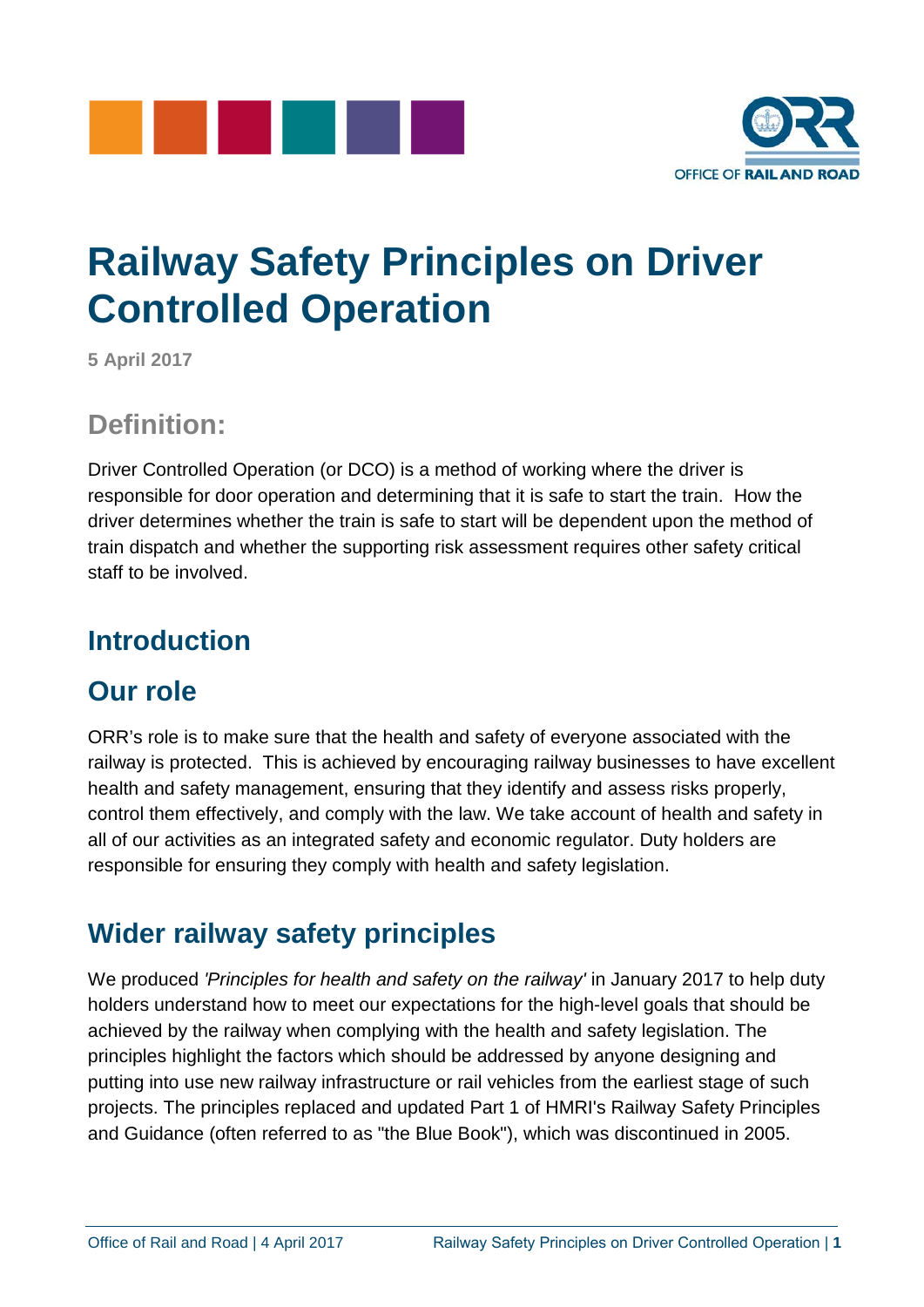### **Safety principles for driver-controlled operation**

Safety at the Platform Train Interface (PTI) is one of our top safety priorities. Duty holders need to have the right equipment, processes and procedures in place to ensure their trains are dispatched safely at all times. This requires proactive monitoring and regular risk assessment and review of the controls used, staff behaviours and the resourcing applied.

The introduction of new forms of rolling stock and wider use of driver controlled operation requires a careful assessment of the different risks caused and controls needed to dispatch trains safely and efficiently.

To encourage continuous improvement in the safety of driver controlled operation, and with the support of the industry and the Department for Transport, we have developed six principles which we expect duty holders to have regard to when:

- introducing or extending driver controlled operation in their business; and
- reviewing the operation of existing driver controlled operation services.

ORR inspectors may refer to this publication when looking to secure compliance with the law.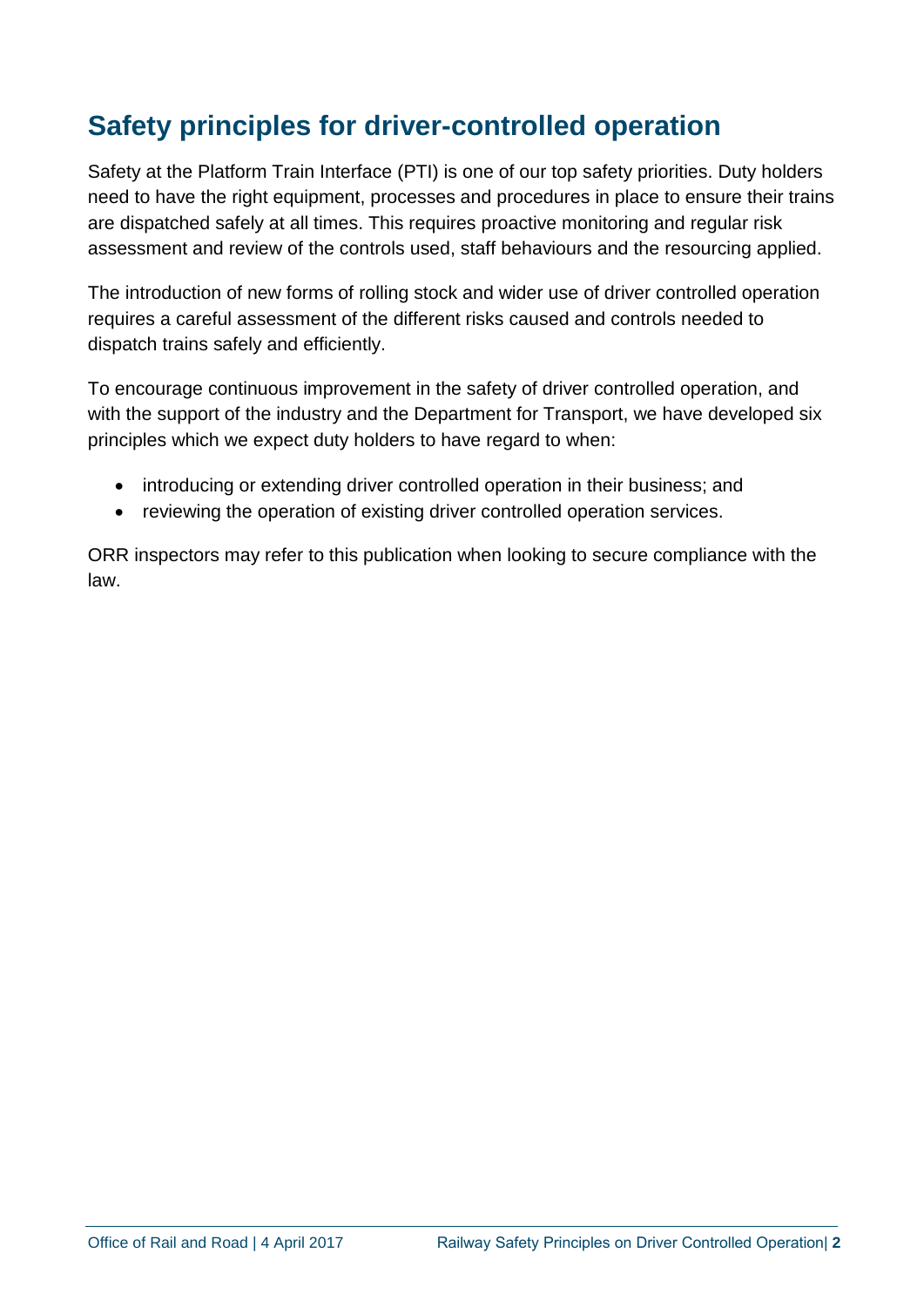## **Principle**

Where driver controlled operation is used, or planned to be used, trains should be compatible

#### **Overview**

Trains need to be compatible with the platforms that they use and the method of operation at these platforms.

Different methods of operation can be used at different platforms but consideration should be given to the cost and risk associated with increased complexity and inconsistency.

- a) Train length, number of doors and relative position of doors (end doors or mid-bodyside)
- b) On-board equipment such as cameras/mirrors.
- c) Consideration should be given to the quantity, quality of images and size of on-board monitors.
- d) Camera positioning to reduce the number of monitors/images required to be observed by the driver.
- e) The driver's ability to monitor the Platform Train Interface (PTI) along the whole length of the train during departure.
- f) The provision of sensitive door edge and obstacle detection protection with partial release and re-close functionality.
- g) Systems that are capable of detecting obstacles trapped in the doors that have the potential to cause harm.
- h) The driver's ability to manage the PTI at unstaffed stations. Consideration should be given to the following:
	- i. The ability for the driver to make announcements on the platform as well as on the train
	- ii. Consideration of additional bodyside lighting
- i) Consideration of the provision of unaided access/egress for passengers that require special assistance
- j) Bodyside cameras should have the ability to operate in all reasonably foreseeable lighting and environmental conditions
- k) The design and installation of bodyside cameras should seek to maintain a minimum specified image quality, taking into consideration environmental factors and without the need for manual intervention.
- l) Assistance in an emergency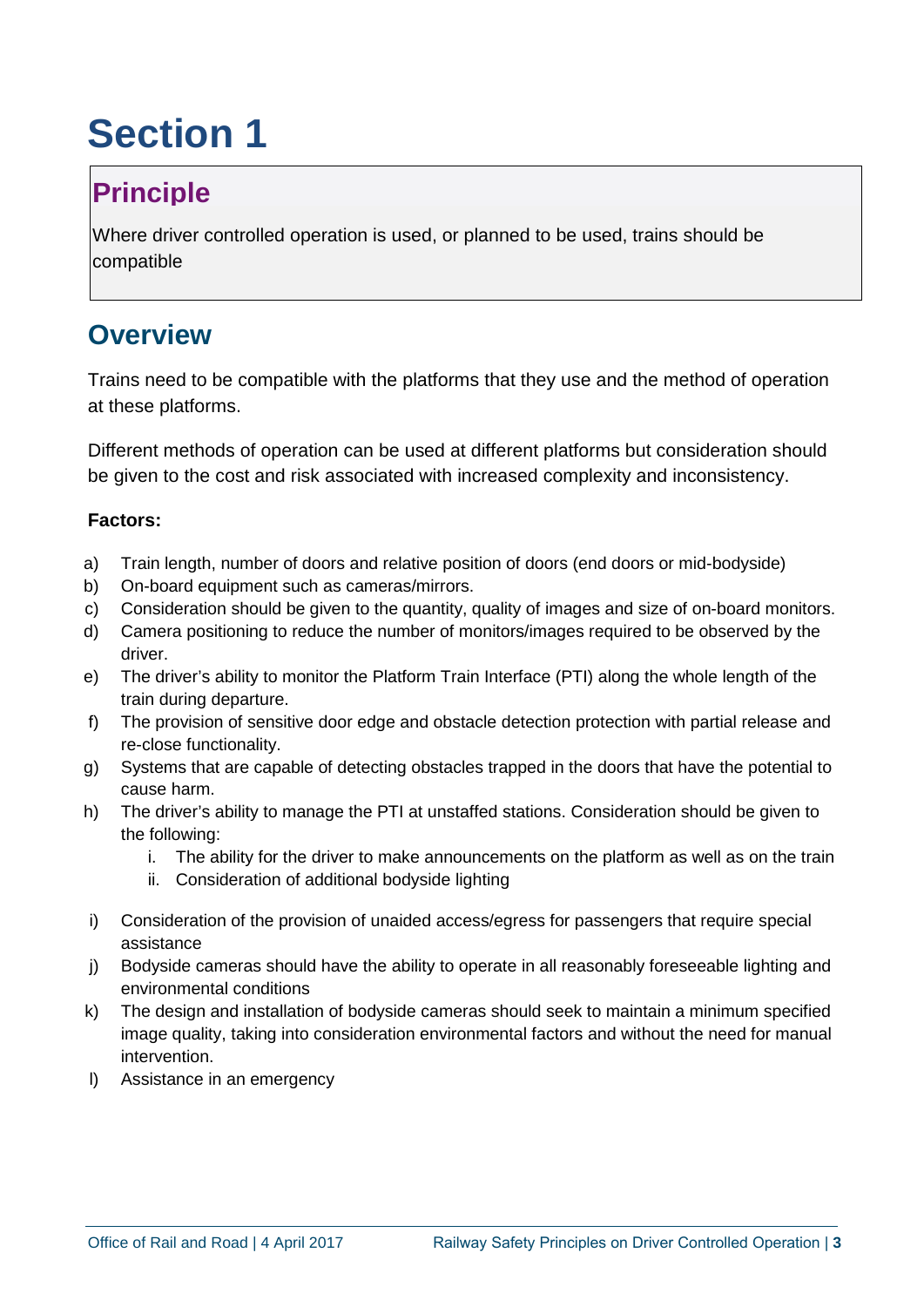## **Principle**

Where driver controlled operation is used, or planned to be used, platforms should be compatible

#### **Overview**

Station platforms need to be compatible with the trains using them and they must support the methods of operation.

Different methods of operation can be used at different platforms and/or different trains in a given station, but consideration should be given to the cost and risk associated with increased complexity and inconsistency.

- a) Station design and construction
	- i. Platform length
	- ii. Platform lighting
	- iii. Platform signage
	- iv. Platform markings to facilitate safe train dispatch
	- v. Gap between train and platform (height and offset) along whole platform
	- vi. Under platform recess
	- vii. Provision of equipment to support dispatch (e.g. Close Door/Right Away (CD/RA) indicators)
	- viii. Platform curvature
	- ix. Platform furniture, location of access and egress points and other factors that affect movement along the platform
- b) Platform cameras should have the ability to operate in all reasonably foreseeable lighting and environmental conditions
- c) Consideration should be given to the quantity, quality and size of platform monitors/mirrors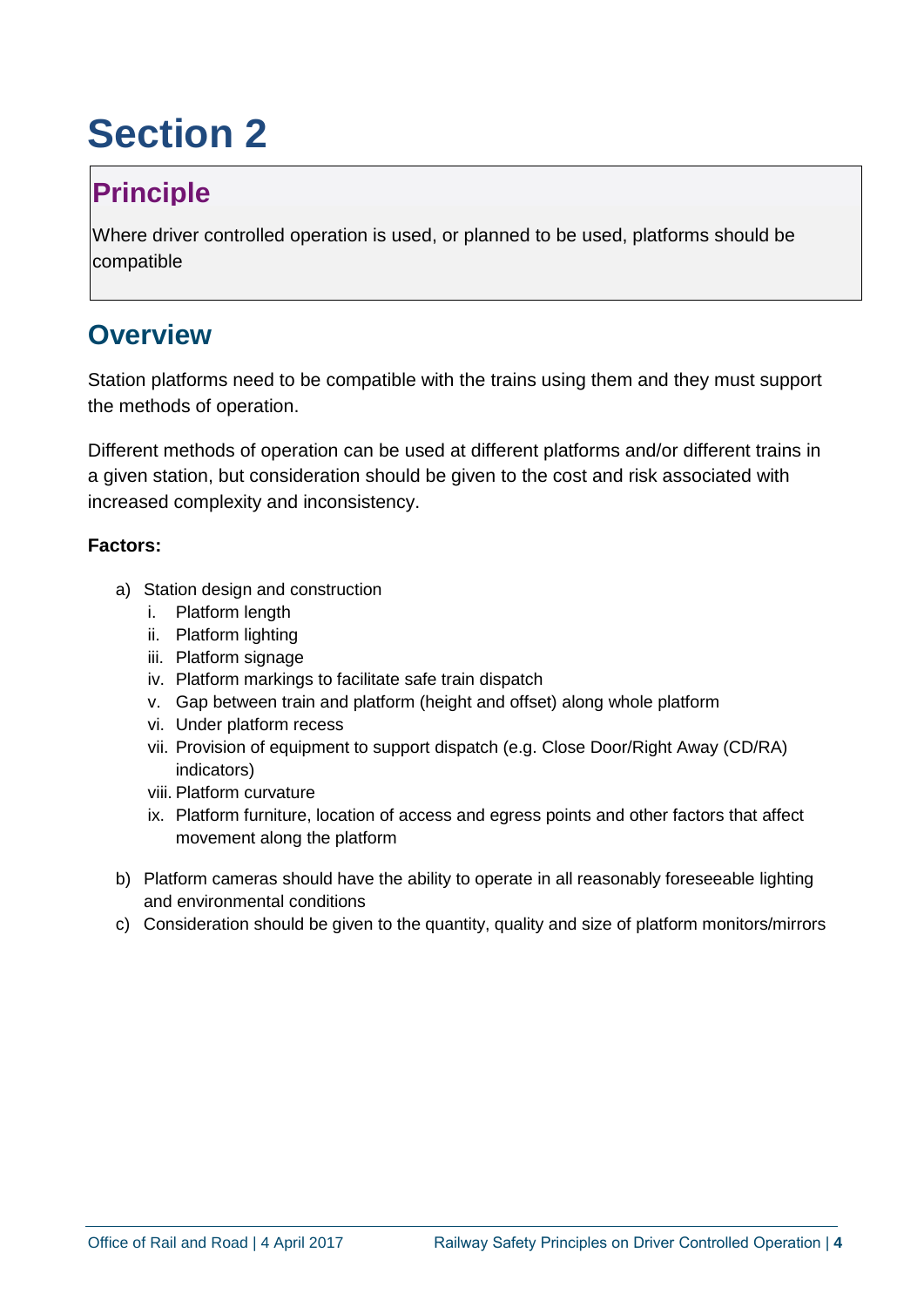## **Principle**

Where driver controlled operation is used, or planned to be used, the method of operation should be compatible

#### **Overview**

The nature of the operation with the train and platform need to be assessed. This includes consideration of passenger needs and behaviour.

- a) Staffed and unstaffed station management of the PTI. At staffed stations, staff should maintain an awareness of the PTI risks at all times.
- b) Passenger
	- I. Mobility
	- II. Security
- c) Station usage
	- I. Crowding and bunching on the platform
	- II. Availability of staff to manage the PTI and their relative positioning
- d) Information to passengers about the dangers at the PTI and the importance of obeying platform markings. Consideration should be given to the following:
	- I. Automatic station and on-board announcements
	- II. Improved signage
	- III. Poster campaigns and train bodyside markings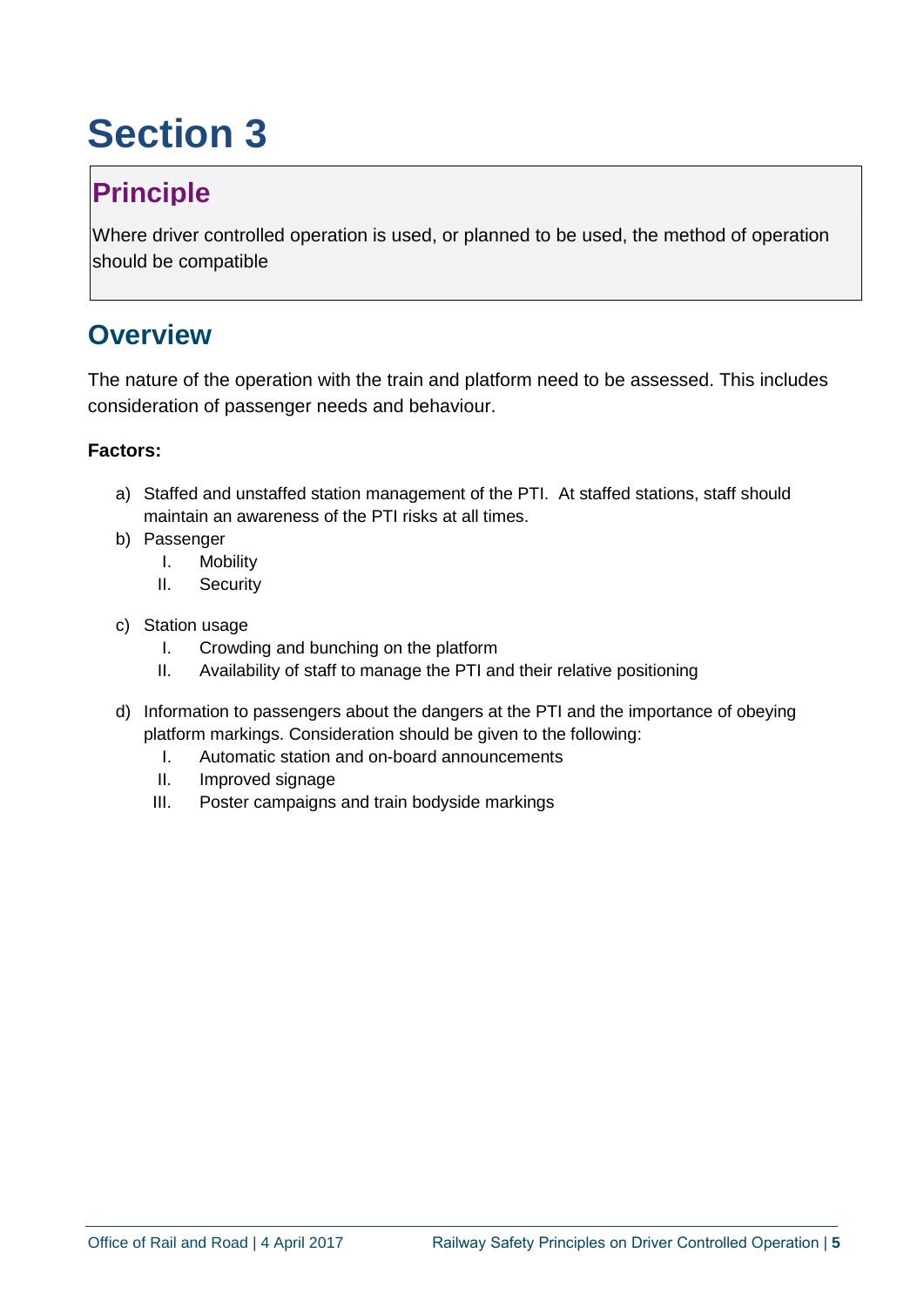## **Principle**

Where driver controlled operation is used, or planned to be used, affected staff should be trained and competent

#### **Overview**

The duty holder has a legal responsibility to ensure that their staff receives the necessary training to ensure that they are competent to safely carry out their duties. It is also important that they fully understand their roles and responsibilities in relation to driver controlled operation.

- a) The guidance 'Developing and maintaining staff competence: Railway Safety Publication 1', November 2016 should be considered
- b) Identify what safety critical activities are required to be carried out, and by who (task analysis)
- c) Identify which, if any, safety critical activities are non-essential for train operation in exceptional circumstances taking into consideration the 'knock-on' risk of service cancellation
- d) Use of simulation and hazard perception tools/techniques
- e) Staff must be trained and competent to undertake new/additional tasks in advance of any implementation (for example a competence disposition analysis)
- f) Consider the limitations of the control measures are fully understood (such as small objects may still be trapped in doors, defective cameras, operation with loss of interlock)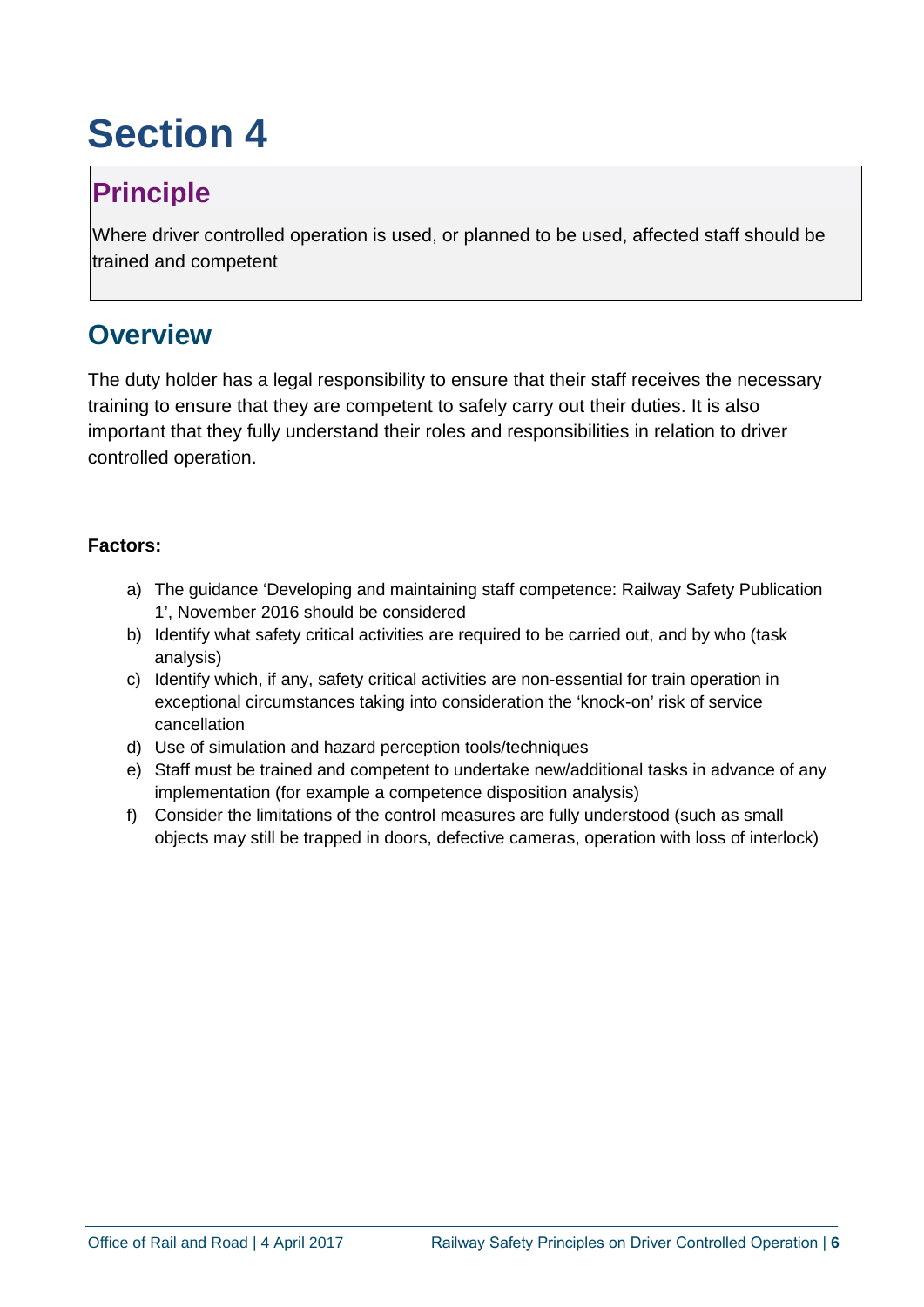## **Principle**

Where driver controlled operation is planned to be used, the implementation should be planned

### **Overview**

Before a driver controlled operation is introduced or changed at a location, there are a number of factors that need to be taken into consideration to ensure that the method of operation being considered is suitable and that any safety issues have been identified and suitable controls put in place.

It is important to ensure that once it has been decided to implement any new or extended scheme, a robust process is agreed by all affected parties and put into place to ensure successful implementation.

- a) Undertake a suitable risk assessment; e.g. if the change is significant Common Safety Method on Risk Assessment (CSM RA) must be applied
- b) Realistic timescales set for introduction
- c) Consultation with Trade Union Health and Safety representatives
- d) Consultation and cooperation with other duty holders affected by the change
- e) Identification of relevant standards e.g. Railway Group Standards (RGS's) and Railway Industry Standards (RIS's) and agree interpretation before any compatibility testing is carried out
- f) Testing protocols should be formulated in consultation with Trade Union Health & Safety representatives
- g) Staff on test trains should be trained and competent on the testing protocols to be carried out
- h) In advance of implementation, staff should be given suitable advance notice of when and where the change is being implemented
- i) An issues log should be maintained and outstanding items tracked until it is agreed by the parties involved that they have been resolved or otherwise closed
- j) Application of Health and Safety by Design principles
- k) Application of Taking Safe Decisions
- l) Consider the relevant requirements defined in RIS-3703-TOM Rail Industry Standard for Passenger Train Dispatch and Platform Safety Measures
- m) Involvement of the Trade Union Health and Safety Representatives to validate the effectiveness of the proposed controls
- n) Consideration of the use of bodyside or station borne cameras to ensure that the optimum view of the PTI is achieved
- o) Existing dispatch arrangements for other trains
- p) Dwell times (increase or reduction)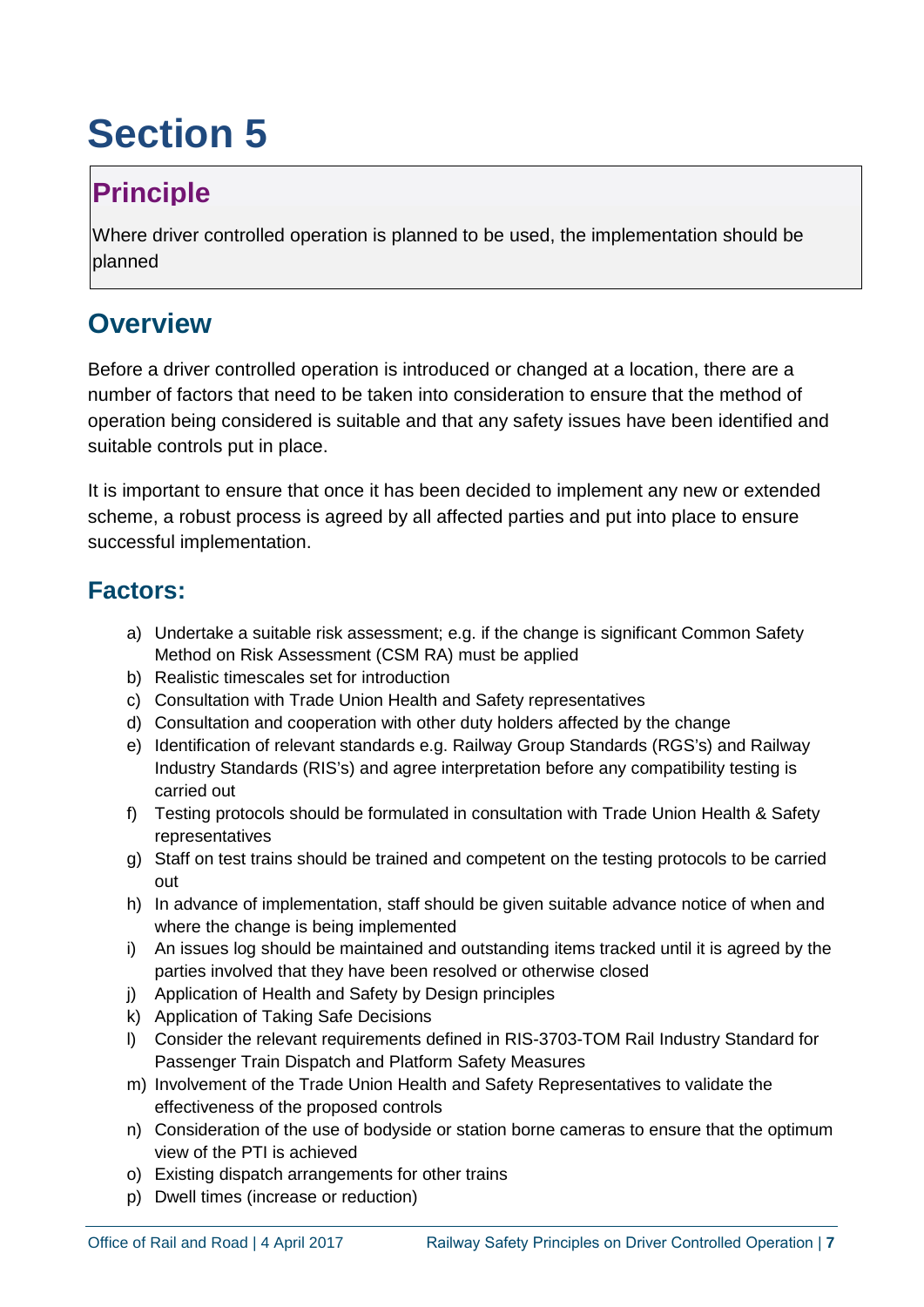## **Principle**

Where driver controlled operation is used, the system should be managed through its whole life with improvements adopted subject to an assessment of the benefits

### **Overview**

There are a number of factors and safety improvements that should be considered that can not only be applied to new schemes but should be considered for existing DCO schemes in order to deliver additional/improved safety benefits. This takes into account improvements in the availability of technology as it is developed and where it is reasonably practicable to introduce.

Any equipment provided for driver controlled operation should be kept under review to ensure that any advances in technology are taken into consideration to ensure that there is continued safety improvement.

- a) Share lessons learned from incidents and revise arrangements in the light of new knowledge
- b) Improvements with door obstruction detection and door interlocking
- c) Step free, unassisted access for passengers with mobility needs
- d) Platform edge lighting to warn passengers and staff of approaching trains
- e) Smart train steps to reduce the gap between the train and the platform
- f) Provision of an external alarm adjacent to doors for passengers
- g) Capability to quickly stop a train at station platforms in an emergency.
- h) Schemes should consider the availability of novel presence sensing technologies to reduce the opportunity for human error e.g. Pattern/image recognition software.